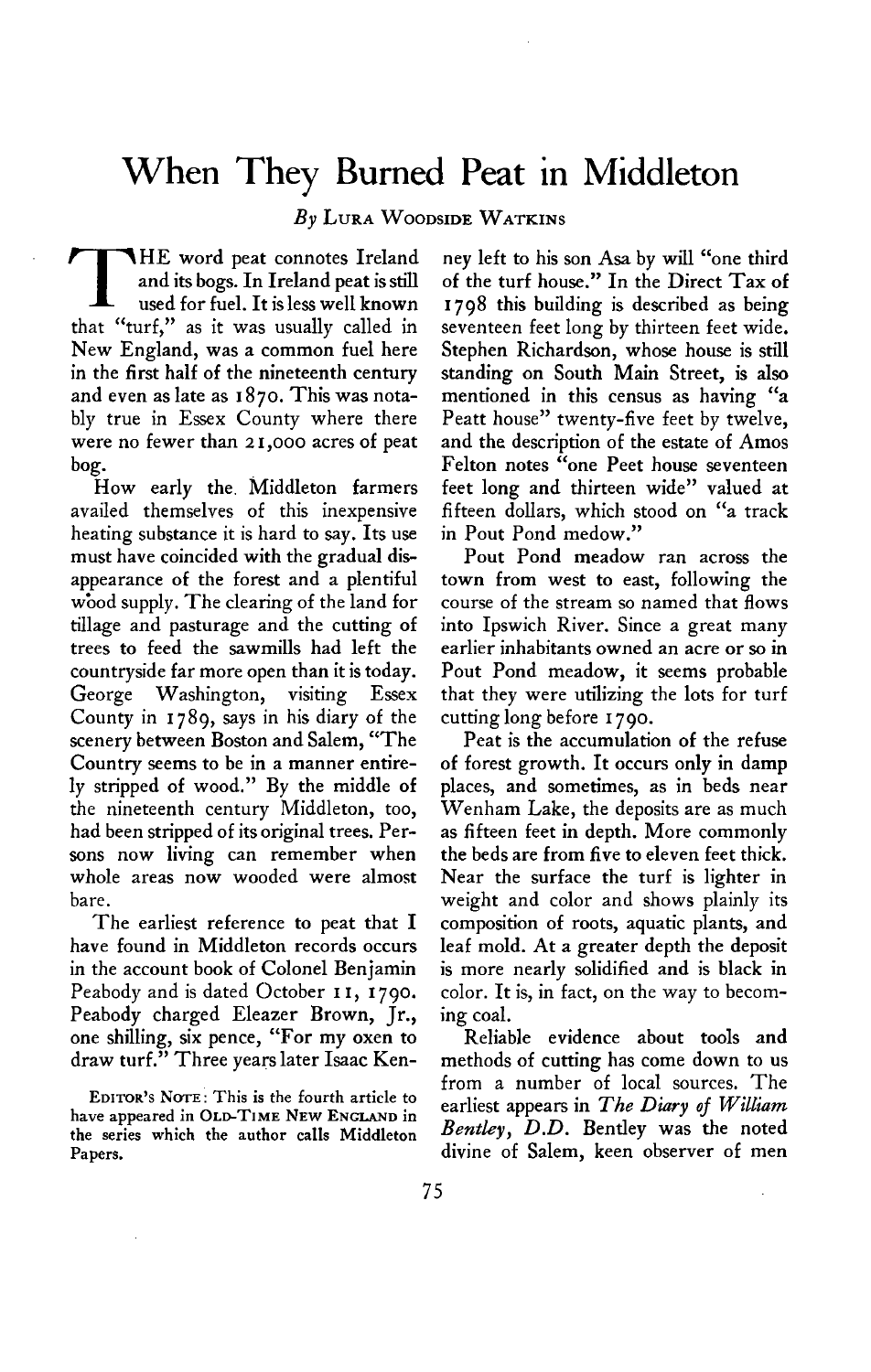**and of practical affairs in the world about which is delivered upon the knife into a**  "Upon this farm," he said, "I had the **pleasure of seeing them cut peat from garded. It is said as commonly used, when** 

**him. On June 19, I 800, he visited the square box, like the hod used by masons, farm of Jonathan Ingersoll in Danvers. only longer & taken in the arms. It is only** 



**TOPPING KNIFE Courtesy of the Middleton Historical Society.** 

**a knife with a spade handle cutting two considering how close it may be meassided turf 5 inches wide & 20 inches long, measure of common wood."** 

**the Meadow. A Knife is first used to take well cut to be almost as good as wood, at off the sod, for 4 inches or more, & then 7 to 8 a cord. But a use of it with grates**  ured, it is said might be equal to the same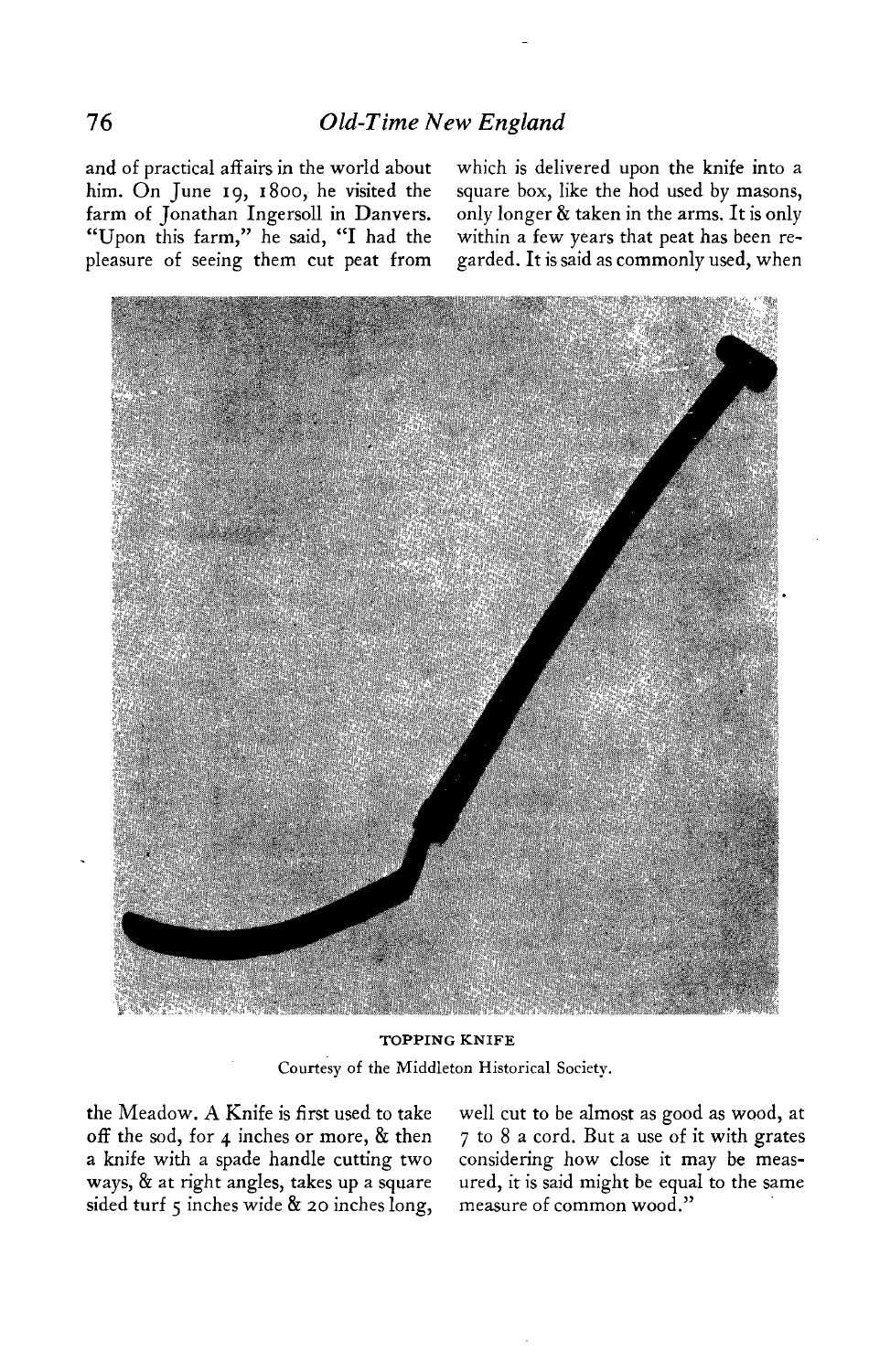**A similar account was written by Charles J. Peabody of Topsfield whose reminiscences concerning his grandfather's time were published in 1921 in the Tops field Historical Collections, Vol. xxvi. He speaks especially of the topping knife, saying, "As the peat was found in the meadow there would be a thick mass of grass roots which was removed with a tool called a 'topping knife,' a strong blade like a short scythe set in a handle at such an angle that the weight of the workman as well as his strength forced it into the ground." One of our elder citizens, Mr. G. Frank Evans, remembered this process and the tools, and I have found the expression "topping turf" in a diary kept in the I 860's by Solomon W. Weston, a Middleton farmer.\* A common spade was also used for this purpose.** 

**Mr. Peabody describes the peat cutter or spade as "an implement with a long straight handle that widens to about six inches towards the base, where it is faced with an iron cutting blade that has a cutting wing at right angles." In Ireland this tool is called a "slane." I have not found the term in use here. By New Englanders it was called a "turf spade." Four turf spades, large and small, were sold at an auction of the property of Asa Kenney, a Middleton blacksmith, on December IS, 1803. Kenney also possessed a turf hoe.** 

**Examination of a number of peatworking tools shows that no two of them were exactly alike. They were made by the local blacksmiths, who, like all true artisans, turned out offhand creations unrestricted by mechanically precise limitations. Handles, which had to be renewed from time to time, also varied greatly. Another utensil was a peat fork with** 

**\* This diary is in the Essex Institute.** 

**widely separated tines, used perhaps for turning the blocks of peat during the drying period.** 

**In cutting peat a trench or ditch was first made so that the turf could be reached from the sides and forced out. Cutting in this way was continued to a considerable depth, even when the trench became partially filled with water. However obtained, peat was always saturated with moisture and required several weeks of drying in the open air. It was first stacked near the trenches in such a manner as to allow the air to circulate between the blocks, and it was occasionally turned so that sun and air might reach it from all sides. George Francis Dow, in an article**  on the subject in OLD-TIME NEW ENG-**LAND, October 1930, says that the best time for cutting peat was between the middle of August and the middle of September. Turf cut earlier in the summer was likely to be dry and crumbly. This custom is partly confirmed by the Weston diary. In 1865 Weston cut turf on August I 7 and 2 I, piled it on August 30, and got it in on August 3 I and September 4. The following year, however, he began topping in June, cut his peat on July 9, and got it in on August 9.** 

**After the fuel was thoroughly dried, it was stored in the "turf house." Turf sheds were built at the peat meadows and were numbered among the outbuildings of many Middleton farmers. The estate inventory of David Fuller, taken November 3, 1821, mentions "Peat meadow bought of Amos Thomas with a peathouse thereon-2 Acres and thirty poles," valued at \$ I IO, and "a tract of Peat meadow containing one Acre, \$35." In a deed from David Richardson to Stephen Richardson dated March 26, I 818, a property near Middleton meetinghouse was described as "one and one-**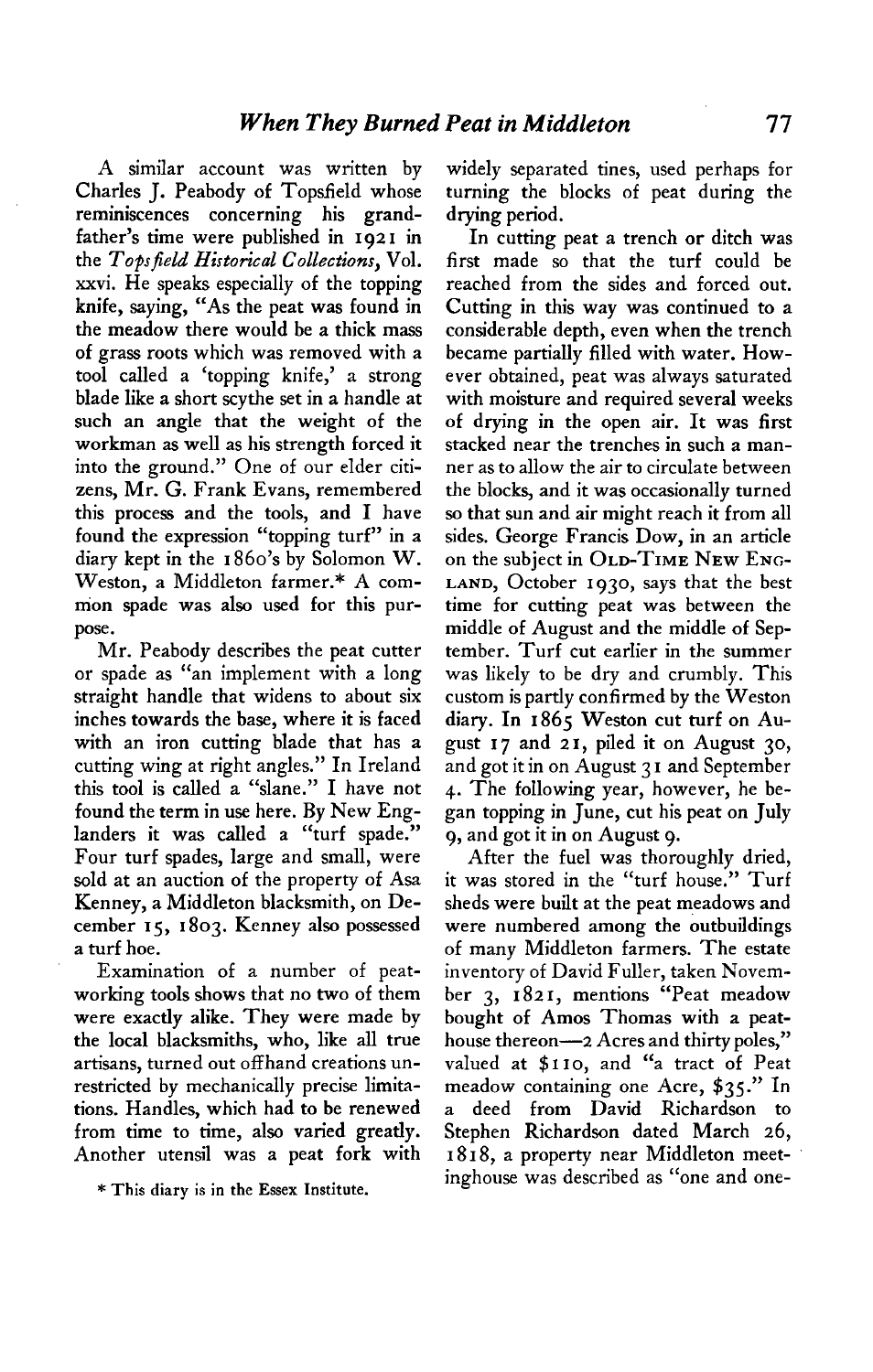

**TURF CUTTER Courtesy of the Middleton Historical Society.** 

**quarter acres with a dwelling house and peat house thereon."** 

**Although this fuel was undoubtedly dirty to handle and burned with a peculiar odor, there was a real necessity for its use during the War of I 8 I 2. This is made plain in a number of passages from Bentley's diary. Says he, on December 4, 1813: "The Embargo stopping the Coasters at present has made us apprehensive of a high price of wood. Wood from the Country, Oak, 8 D. sold this day. Wood at the wharf, 7.50. We have greater quantities of Turf in the market than have ever been seen. The Market seldom without it."** 

September 24, 1814, he reports: "The **zeal to prevent suffering from the want of fuel from Maine has sent many of our Citizens to the Turf Meadows. Several parties have been at the Legg Hill grounds, at the Great Swamp & at the Lynn line meadows."** 

**Three days later, in describing the Samuel Bradstreet farm in Topsfield, he writes: "As we proceeded by the pasture road towards the top of the hill in which the house stood, we saw on the Southwest many turf houses which had been erected formerly & were now again occupied in preparing that convenient article of fuel on the other side of the river."** 

**In this connection, Mr. Dow has this to say: "The 'turf house' was a common sight in Essex County meadows a century ago. Beside the 'Valley Road' in Topsfield, bounded at one side by the 'Wenham Causeway,' there is a meadow of about a dozen acres, now much overgrown with bushes and young growth, where might be seen, barely seventy years ; ago [ I 8801 more than a dozen disused 'turf houses,' slowly decaying and falling to the ground." He then remarks, "It is a curious fact that a peat excavation be-**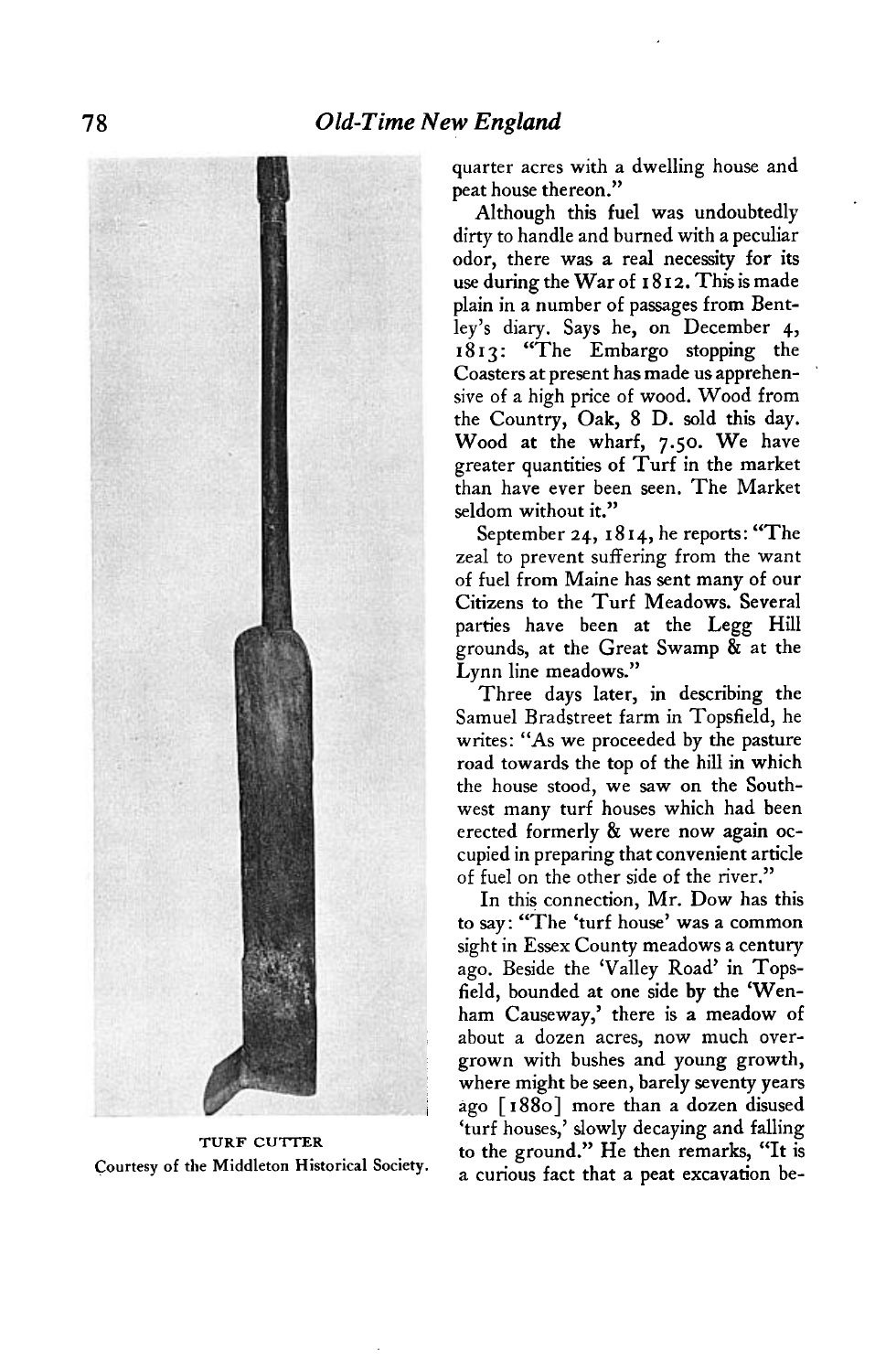**comes filled up rapidly by a natural growth of vegetation and in thirty or forty years the surface appears much as before."** 

**It is interesting to note that on the road from Topsfield to Wenham the business of cutting peat for gardens is still carried on.** 

**The Reverend Bentley at a later time (July 9, 18 16) refers once more to the war-time activities in getting peat. "We passed from the farm [Pickman's] through Marthebeque along the new ditch for the swamp made in the time of getting peat from the Meadows in the late war," etc.** 

**Although the people of Salem were once more able to get a wood supply from Maine and New Hampshire, the Middleton farmers continued to use and sell peat. David Fuller, mentioned above, had on hand at the time of his death fourteen cords of peat, valued at two dollars a cord, besides four cords that had already been sold. In an indenture between Asa Eliot and Simeon Stiles, dated April 13, 1822, Eliot agreed to let a certain farm to Stiles on condition that among the things he was to do in payment was "to cut 16 cord of peat & dry the same & cart & put 8 cord into sd Asa Eliot's turf house." In many Middleton records we find mention of the loan of a horse and wagon to draw turf or of labor in cutting it. Instances could be multiplied. It was certainly a common feature of Middleton life in the first half of the nineteenth century.** 

**Of its use in the home we know rather less, except that it was a substitute for wood and not for coal. Anthracite coal was not introduced into New England until 1828 and was unknown to the farmers before I 854. Peat was burned in iron grates, presumably in the fireplace. Theodore Ingalls, a well-to-do black-** **smith, dying in 1817, left "turf tools," valued at three dollars, and a "peat grate," worth one dollar. We may assume that Ingalls made his own grate, and no doubt he supplied his customers with similar conveniences. David Fuller owned two iron grates of the same value. In view of his large supply of peat, we cannot doubt that they were intended for burning it. An earlier mention of.a "turf grate" occurs in the inventory of the estate of Elijah Wilkins, victualler, of Middleton, in the year I 806.** 

**According to Charles J. Peabody, there were tricks in burning peat that added to its effectiveness. He says: "The light peat was used to burn in the spring and fall and the hard or heavier quality was used in the winter to keep the fire through the night in the fireplace. I well remember being told how to fix the fire for that purpose. The ashes were pushed back, the coals allowed to kindle to a bright red, then a block of peat about four inches square and fifteen to eighteen inches long would be layed on the coals, a second piece placed on that, then the ashes piled around and over the top. It then was safe till morning. When raked open, the fire for the day was started with the help of the half-burned peat." The objection to its use was the odor, penetrating and peculiar.** 

**This unpleasant fuel was evidently used in the Batchelder Tavern (the old Estey tavern) in Middleton Square. At least, Amos Batchelder in his account book, between I 842 and I 845 repeatedly credited Elbridge Stiles and Joseph Russell for quantities of turf furnished him, and he paid others as well for drawing turf. Once he even sold a few feet of it to Mrs. Moore, who lived across the road. It is apparent that peat was still in general use.** 

**The fuel is mentioned as late as 1869**